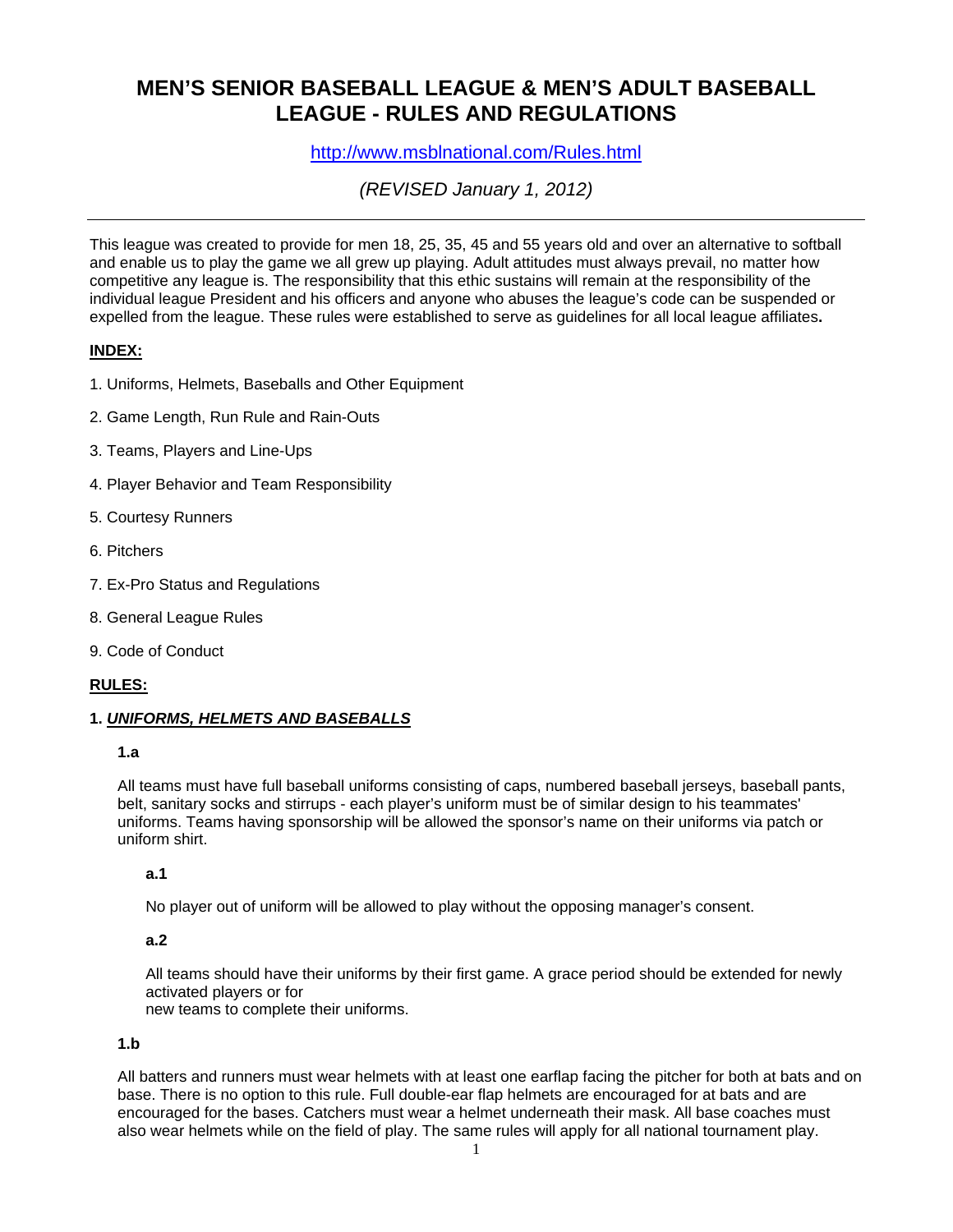**1.c**

All leagues are encouraged to use official Rawlings MSBL baseballs: RMSBL or RMSBL-N. Each team should bring a minimum of 3 balls to each game. Only balls provided by the local league will be permitted.

**1.d**

Wood and metal bats are allowed and both will be permitted for all tournaments. The maximum bat differential established by the National organization is a minus 3 for any type of metal or aluminum bat. If a player uses a bat exceeding this differential and a protest is made, the offending batter will be declared an out.

**1.e**

Metal cleats are permitted.

#### **2.** *GAME LENGTH, RUN RULE AND RAIN-OUTS*

**2.a**

All games are 9 innings - Re: darkness - 7 innings complete – umpires discretion Re: rain - 5 innings complete.

All league playoff games must be played to completion either by league standards, being a (7) inning or (9) inning game. The umpire may suspend, cancel or call a game if, in their opinion, the safety of the players is compromised due to rain, darkness or time limits.

### **2.b**

If there is a 15-run discrepancy at the end of 5 innings and the game has gone 2 hours and 30 minutes, the game can be ruled final at this point. This rule will not pertain in national and regional tournaments.

### **2.c**

Any games rained out will not be re-scheduled by the league, but may be made up at any time not conflicting with previously scheduled games. All make-up games must be agreed to by both managers and league notification must take place. Rain out games must be made up in order of cancellations. Tie games can be played to completion at a later date, again with the agreement of both teams and league notification. Final league standings will be determined by won/lost percentage. Ties will be decided by head-to-head competition first, followed by inter-division won-lost record.

#### **2.d**

In the event of rain, it is the responsibility of the scheduled home team to notify the umpires and opposing team of field conditions and possible cancellation of game, at least 1 hour before scheduled game time. In the event such notification does not take place, the home team solely will be responsible for any travel fees imposed by the umpiring organization.

### **3.** *TEAMS, PLAYERS AND LINEUPS*

#### **3.a**

A player is eligible to participate in an official league sanctioned game on the dates of either their 25th/35th/45th/55th birthday or 18th birthday for MSBL and MABL respectively. Individual local leagues can use the cut-off date as the calendar year.

### **3.b**

New Players: The league shall control the assignment to teams of all new players who have contacted the league in response to advertising or who have been referred to the league by any means. A player who has not played in any league game in either the current or previous year shall be regarded as a new player. A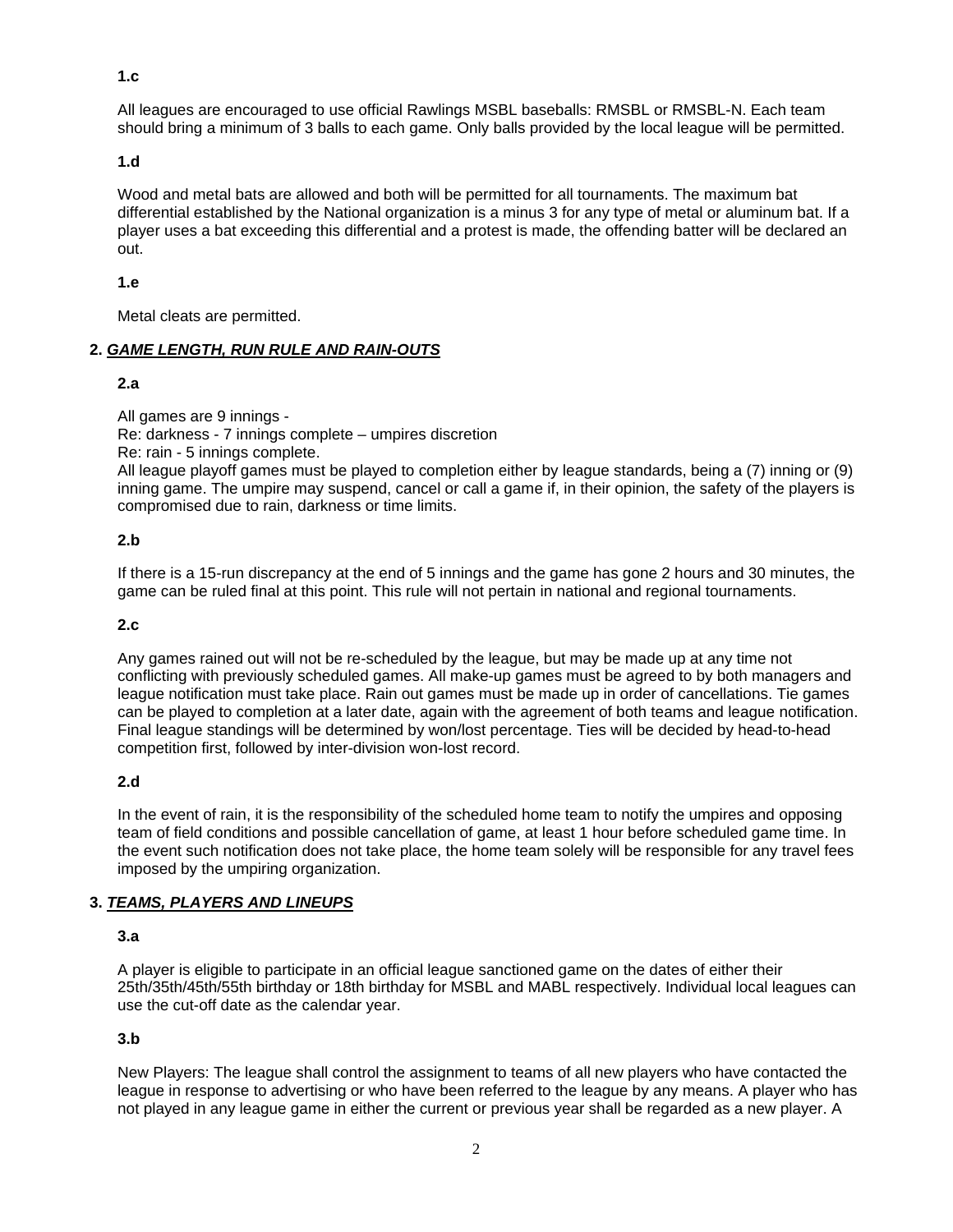new player acquired by a team through that team's own recruiting efforts shall be subject to the control of the team and not the league.

### **3.c**

Team rosters must be submitted to the local league by opening day, including league and player fees, proof of date of birth, player waiver forms and team medical waiver form. Rosters may not be changed after the first league game unless:

- The local league decides to extend dates for final rosters.

## **3.d**

All players, prior to participating in a game, must have signed a waiver form on file with the league.

### **3.e**

A team manager may bat as many players as he desires, with a minimum of 10 (subject to the number of players available, if less than 10). Batters cannot be deleted or skipped over, regardless of their batting position or when they were added during the game. If a team has only 9 (nine) players and therefore bats only 9, the opposing team will have the option of batting 9 as well. If a team has more than 9 players and still only bats nine, they will be assessed an out each time the 10th batting position is skipped. Batting only 9 players is NOT a protestable offense.

### **3.f**

A manager may add batters to the bottom of the lineup at any time but if a batter is pinch hit or run for (except under courtesy runners as outlined in section 5), the player may not re-enter the game as a hitter but may remain in the game as a fielder or pitcher. Added players to the bottom of the lineup may be added as individual hitters or as A/B. Each team has a hitting and a defensive lineup that are independent of each other. Players may play in either lineup or both.

### **3.g**

A team MAY declare at the time that lineups are exchanged prior to the start of play that any batting order position (i.e. 9, 10, 11, etc.) can be occupied by two (2) players in each such batting position. That is, 9A/9B, 10, 11A/11B, 12, etc. The first time that position 9 gets an at bat, 9A would hit and the next time this slot hits, 9B would be up. Then 9A hits the third time this spot in the order comes up, and so on, alternating between these two players throughout the game. Once a team declares the use of this A/B system, it must continue using it for the remainder of the game. Hitters in the A/B position may be pinch hit for, just as any other player.

### **3.h**

All teams must announce all offensive additions, substitutions, and/or changes to the home plate umpire AND opposing team manager and/or scorekeeper. Only after this has been done will the added player be deemed a legal substitution.

If a team fails to announce an offensive addition/change, the player will be called out as soon as he occupies the batter's box and the lineup will revert back to the lineup in effect prior to the player entering the game. The unannounced player will not have officially entered the offensive lineup and is therefore still available offensively even though an out has been assessed.

Example: Team A is batting 12 players and wishes to add a player to the bottom of the lineup (Player 13). Player 13 walks to the plate and is not announced to either the opposing team or home plate umpire. Once this player occupies his position in the batter's box, the umpire will immediately call him out for an illegal substitution and it will then go back to the number 1 position in the lineup. Player 13 is still available to be added to the lineup legally.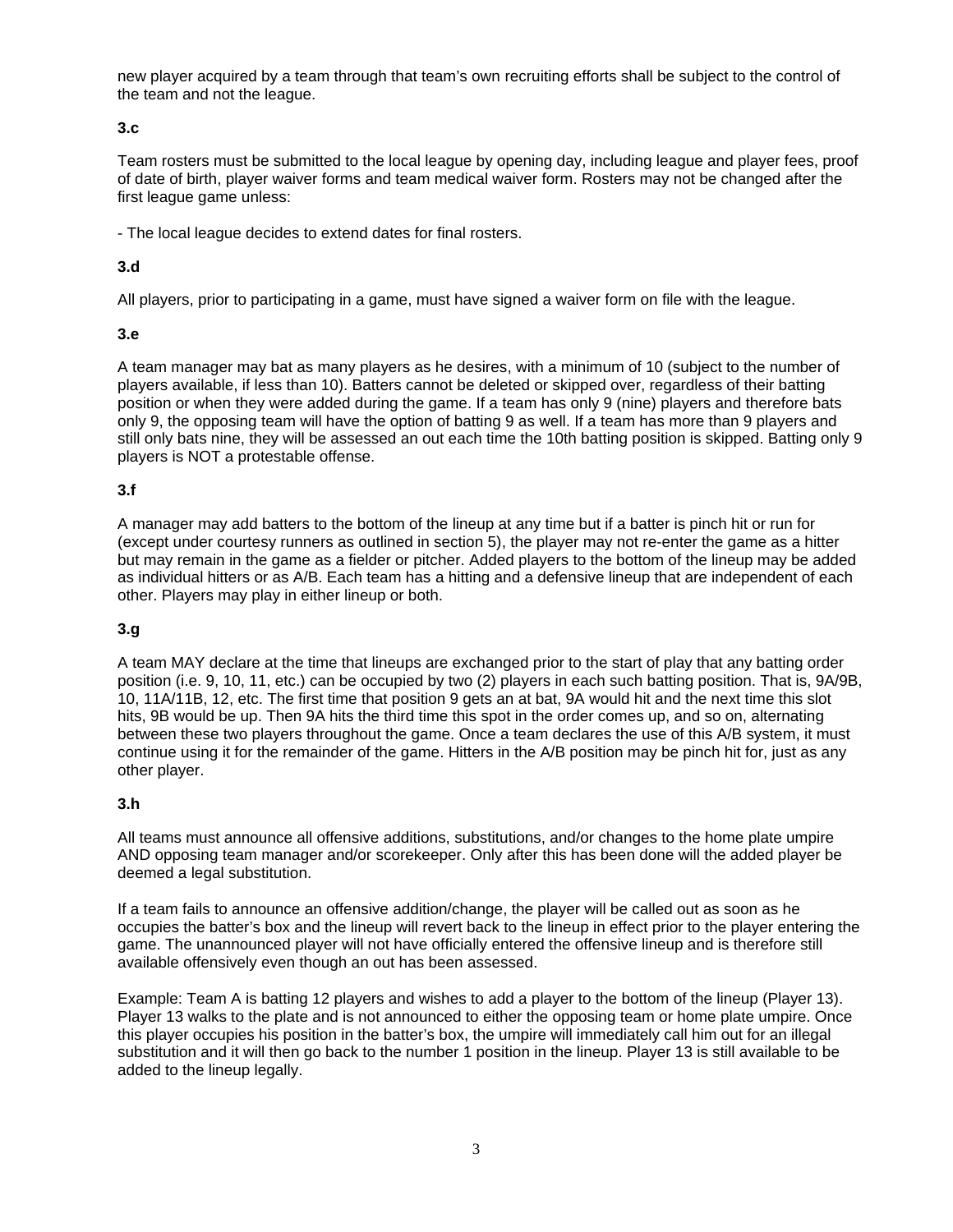### **3.i**

If a player is forced to leave a game due to injury or ejection, a reserve player, not previously entered into the game as a hitter, must hit in the replaced hitter's place. If there are no reserves who can replace the individual, the spot is skipped and all hitters below that position move up. The first time this vacated spot comes up in the batting order, an out will be assessed, after that one time, no out will be recorded for skipping the spot vacated by the displaced player.

# **3.j**

A team must have 8 players for an official game and may borrow a player from an opposing team with the opposing manager's consent or may borrow a player from another team, also with the opposing manager's consent. If the team's 9th player arrives after the start of the game, the borrowed player reverts back to his team.

### **3.k**

All players may be substituted for defensively, at any time, without affecting the player's offensive status in the line-up. If the pitcher is removed, he may re-enter to pitch only one time during the course of the game, but not in the same inning. The removed pitcher may play any other position after being removed or no position at all. The re-entering of a pitcher can only be done once a game.

### **3.l**

No player may switch teams without the consent of both managers and the league president. If this does not meet with approval, the player must sit out one calendar year from competition, from the last date of his playing, or re-enter the league's next draft, making himself available to any team for selection. In the event a team disbands during the season or at season's conclusion, all players with 3 years seniority in the league will become automatic free agents and will be permitted to play for any desired team. Players not having 3 years in the league will re-enter the draft. If a player is not invited back by his manager, he must be given his release so that he may go to the team of his choosing or re-enter the draft. If a player is invited back to play and he desires not to play for his former team and cannot be successfully traded, he must sit out one entire year or re-enter the draft, making himself available to all teams.

### **3.m**

In the event a player wishes to leave his existing team and form a new team, he may do so. No other player can be taken from the existing team without the consent of the existing team's manager. No other players may be taken from any other team without the respective team manager's approval.

### **3.n**

Final team rosters must have no less than 12 players.

#### **3.o**

Last names must be used in the scorebook to allow for player identification for follow up inquiries that relate to playoff and national tournament participation requiring minimum playing requirements.

### **4.** *PLAYERS BEHAVIOR AND TEAM RESPONSIBILITY*

#### **4.a**

There will be no beer or alcoholic beverages permitted at the field before, during or after the game. The field refers to the general playing area and ancillary areas.

#### **4.b**

The league has the right to suspend or expel any team member who abuses league rules or who does not exhibit a sense of sportsmanship or who plays without regard to the safety of the umpires or other players.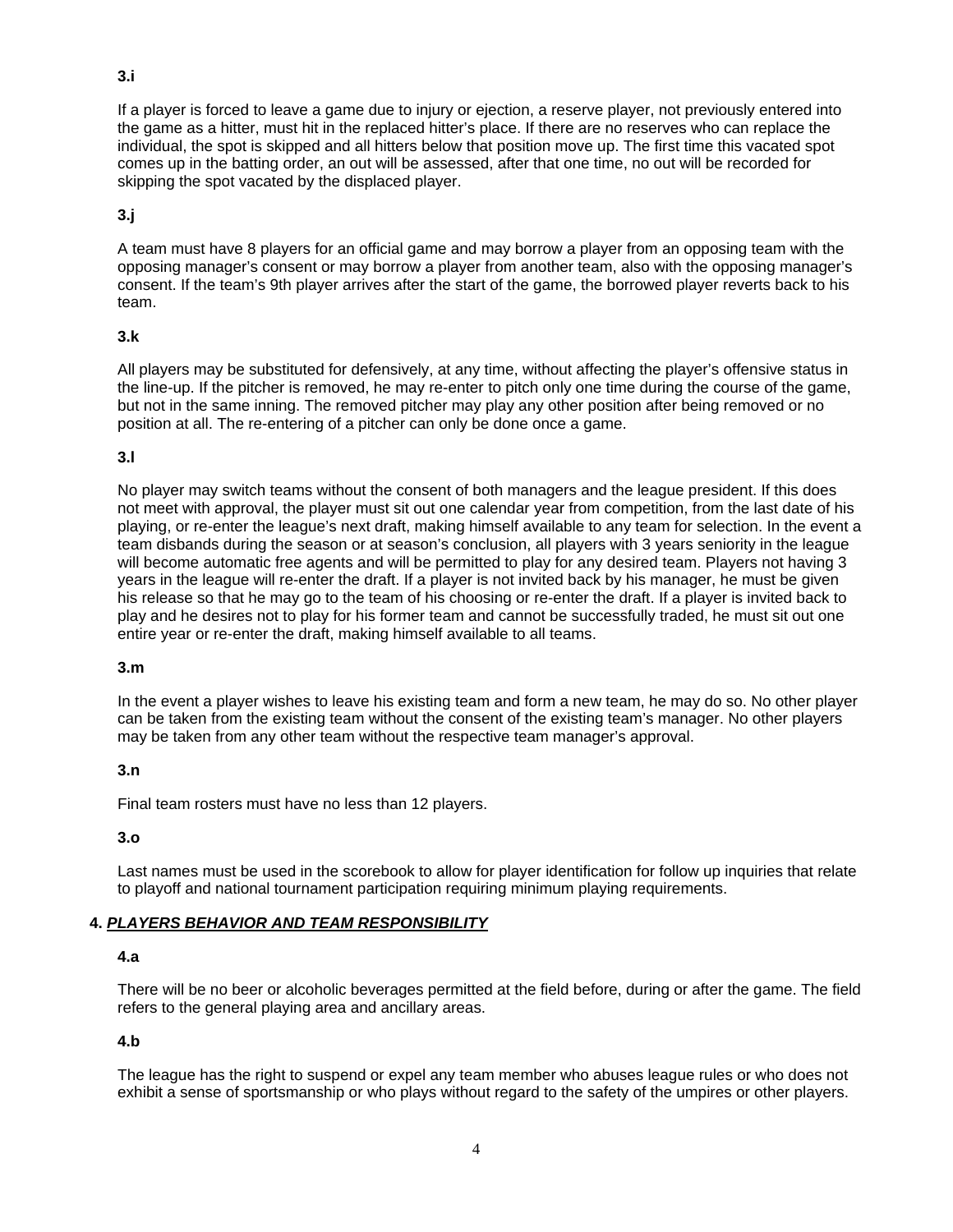**4.c**

An umpire has sole discretion to expel any player or manager from the game.

#### **4.d**

Fighting among players or aggressive physical contact with an umpire will not be tolerated and players expelled from the game for either violation will be subject to suspension or expulsion from the league.

#### **4.e**

The rules committee is concerned about possible unnecessary and violent collisions that may occur with the catcher at home plate, and with infielders at all bases. The intent of this rule is to encourage base runners and defensive players to avoid such collisions whenever possible.

#### **a.**

When there is a collision between a runner and a fielder who clearly is in possession of the ball, the umpire shall judge:

### **(1)**

Whether the collision by the runner was avoidable (could the runner have reached the base without colliding) or unavoidable (the runner's path to the base was blocked) or

### **(2)**

Whether the runner actually was attempting to reach the base (plate) or attempting to dislodge the ball from the fielder.

PENALTY—If the runner, a) could have avoided the collision and reached the base, or b) attempted to dislodge the ball, the runner shall be declared out even if the fielder loses possession of the ball. The ball is dead and all other base runners shall return to the last base touched at the time of the interference.

### **(3)**

If the fielder blocks the path of the base runner to the base (plate), the runner may make contact or slide into, a fielder as long as the runner is making a legitimate attempt to reach the base or plate.

#### **(4)**

If the collision by the runner was flagrant, the runner shall be declared out and also ejected from the contest. The ball shall be declared dead.

#### **b.**

If the defensive player blocks the base (plate) or base line clearly without possession of the ball, obstruction shall be called. The runner is safe and an immediate dead ball shall be called.

### **(1)**

If the base runner collides flagrantly, the runner shall be declared safe on the obstruction, but will be ejected from the contest. The ball is dead.

#### **c.**

#### Decoy Rule

Any fielder may use a decoy only if it serves a strategic purpose. For example, if a fielder, who sees a man attempting to steal second base during a hit and run, looks upward into the sky and says that he's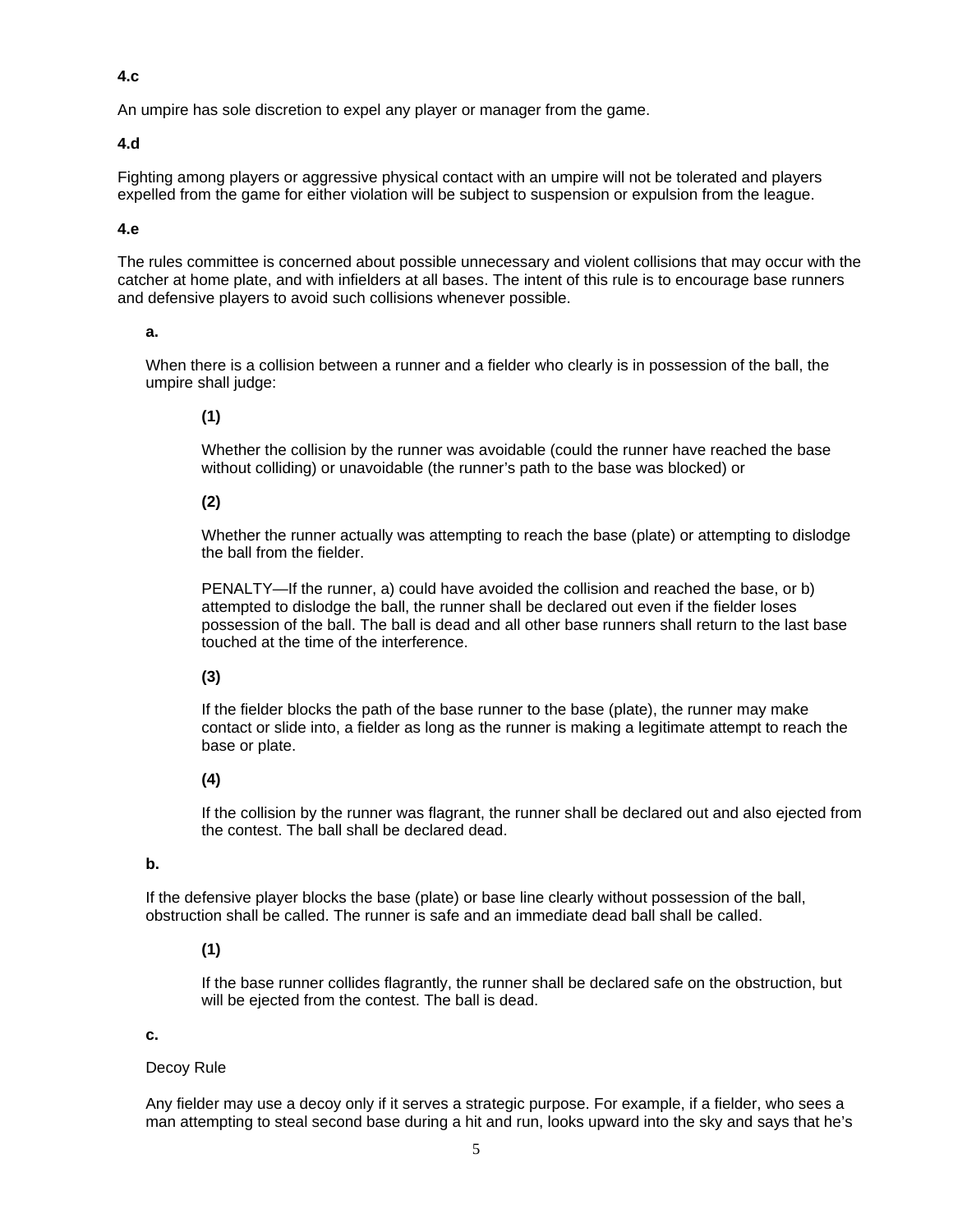got the pop-up when in fact the ball has been hit on ground is a legal decoy as it may cause the runner to retreat to first base and prevent him from advancing.

However, if a fielder fakes a tag, forcing a player to slide, when there is no strategic purpose or apparent play, the runner will be ruled safe and all runners will advance one base.

This is entirely an umpire judgment decision and not a rule that may be protested.

**d.**

#### Force Play Slide Rule

The intent of the force-play-slide rule is to ensure the safety of the defensive player. This is a safety as well as an interference rule. Whether the defense could have completed the double play has no bearing on the applicability of this rule. This rule pertains to a force-play situation at any base, regardless of the number of outs.

#### **a.**

On any force play, the runner must slide on the ground and in a direct line between the two bases.

Exception—A runner need not slide directly into a base as long as the runner slides or runs in a direction away from the fielder to avoid making contact or altering the play of the fielder.

#### **(1)**

"On the ground" means either a head-first slide or a slide with one leg and buttock on the ground.

### **(2)**

"Directly into a base" means the runner's entire body (feet, legs, trunk and arms) must stay in a straight line between the bases.

#### **(3)**

If a runner goes into a base standing up and does not make contact or alter the play of the defensive player, interference shall not be called.

#### **b.**

Contact with a fielder is legal and interference shall not be called if the runner:

#### **(1)**

Makes a legal slide directly to the base, or

#### **(2)**

Is on the ground at the time of contact and the fielder moves directly down the line between the two bases to attempt a play.

#### **(3)**

Makes a legal slide and makes contact with a defensive player who is on or over, but not beyond, the base.

### **(4)**

When the base runner slides beyond the base, but does not (a) make contact with, or (b) alter the play of the defensive player, interference shall not be called.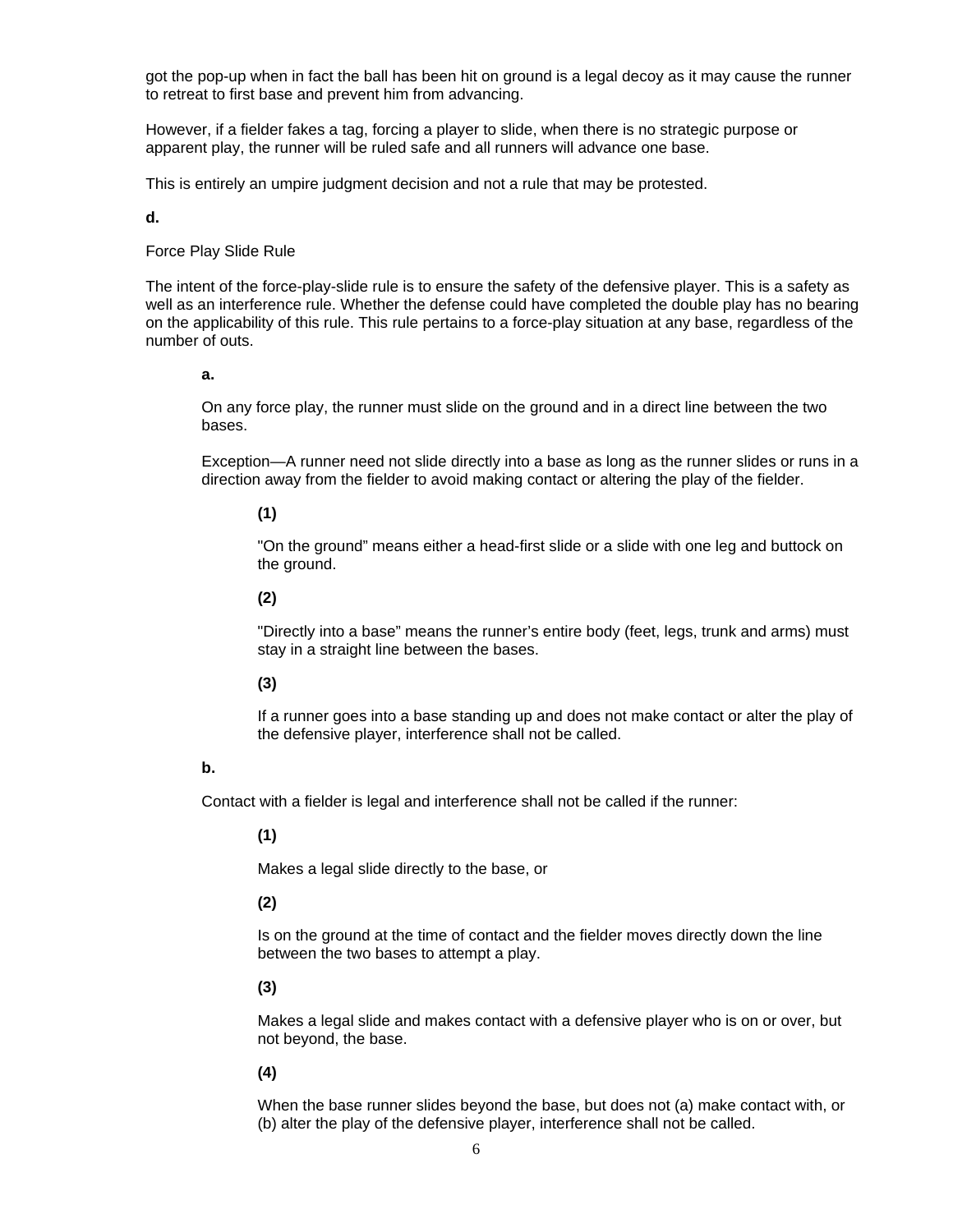**c.**

Actions by a runner are illegal and interference shall be called if:

**(1)**

The runner slides or runs out of the base line in the direction of the fielder;

#### **(2)**

The runner uses a rolling, cross-body or pop-up slide and either makes contact with or alters the play of a fielder;

#### **(3)**

The runner's raised leg makes contact higher than the fielder's knee when in a standing position;

#### **(4)**

The runner goes beyond the base and either makes contact with or alters the play of the fielder;

**(a)**

"Beyond the base" means any part of the offensive player's body makes contact with or alters the play of the fielder beyond the base.

#### **(5)**

The runner slashes or kicks the fielder with either leg;

#### **(6)**

The runner illegally slides toward or contacts the fielder even if the fielder makes no attempt to throw to complete a play.

### **PENALTY:**

**(1)**

With less than two outs, the batter-runner, as well as the interfering runner, shall be declared out and no other runner(s) shall advance.

#### **(2)**

With two outs, the interfering runner shall be declared out and no other runner(s) shall advance.

#### **(3)**

If the runner's slide or collision is flagrant, the runner shall be ejected from the contest.

### **(4)**

If the bases are loaded with no outs, a double-play attempt is made, and interference is called, all other runners must return to their original bases.

#### **4.f**

Each league must set its own standards of player/team sportsmanship, but must encourage suspensions for infractions unbefitting to the image and policies of the league.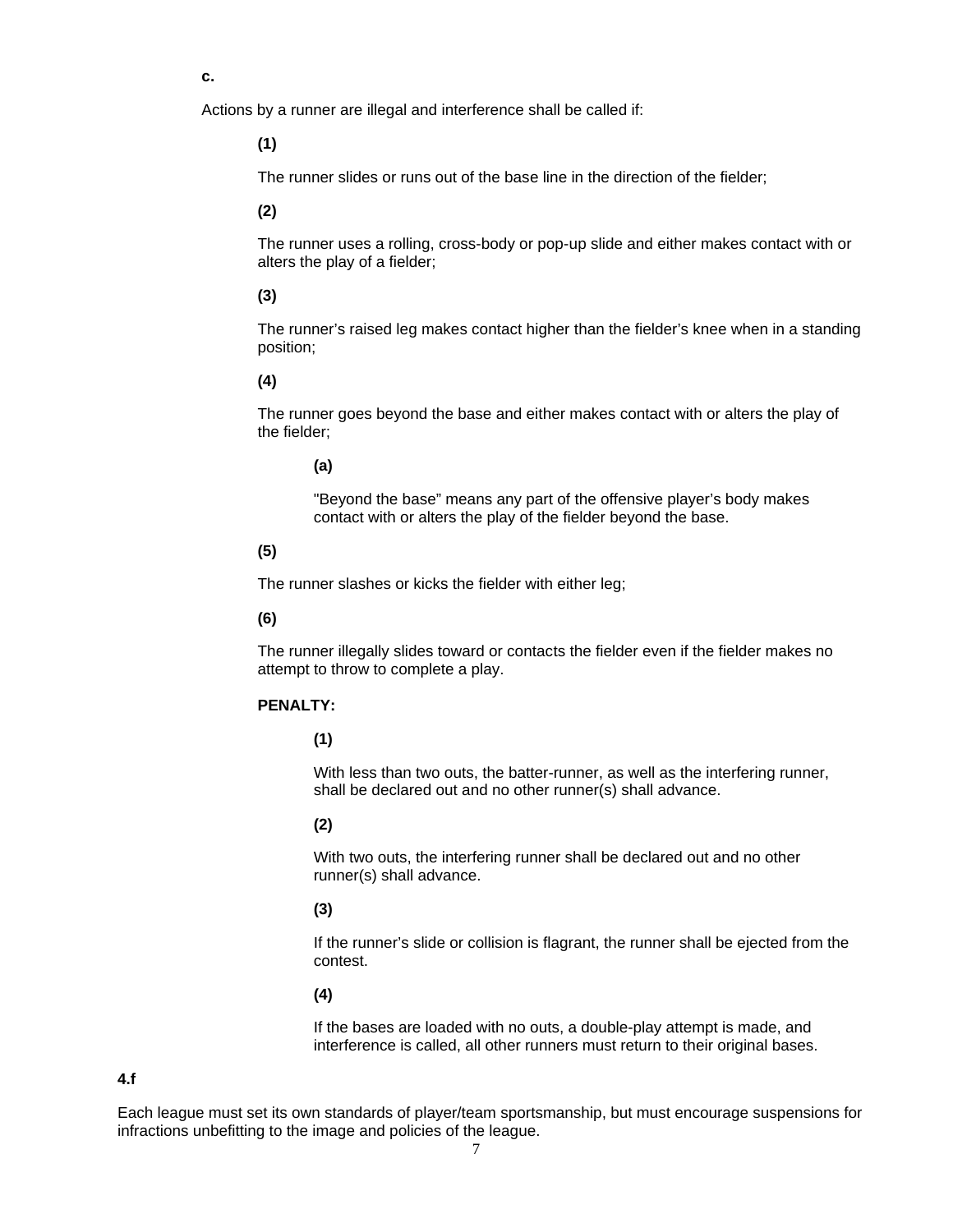# **4.g**

Failure to abide by age regulations - the managers must all recognize their responsibility to the league and the perpetuity of it as to not cross the line where winning is more important than playing. An opposing manager may at any time have the right to question a player's age. If a manager wants to lodge a protest, proof of age and residence must be mailed to the manager who lodged his protest by Friday of the following week. If an underage player is detected, penalties whether to the individual or team will be decided by the league president and board of directors. As a national precedent, the penalties will be forfeiture of all games in which the under-age player participated in and a minimum two-year suspension. If the manager had prior knowledge, he is subject to similar suspension.

### **5.** *COURTESY RUNNERS*

### **5.a**

Players that will need courtesy runners, must have their manager notify the opposing manager prior to the start of the game. If not so notified, the opposing manager may deny the request. Each team will be allowed a maximum of 2 players per game who can be run for each time that they reach base. The individual who runs for these player(s) needing a courtesy runner is not determined ahead of time. It is always the last batted out who must run for the person needing the courtesy runner. Once the game begins and the full complement of 2 courtesy runners has not been used, if a player sustains an injury, an additional courtesy runner may be used. In the event a player becomes injured during the game and the maximum number of courtesy runners (2) has already been designated, a pinch runner must be used and no courtesy runner will be allowed. If a batter (designated as needing a courtesy runner) opts to run, or forgets to get a courtesy runner and subsequently runs, he will lose his courtesy runner for the remaining portion of the game. The offensive team that is replacing the courtesy runner has 30 seconds to make the runner change. If the runner is not replaced within this time period, the original runner must run and the right to use the courtesy runner for this particular batter will be forfeited for the balance of the game. The 30 second time limit will begin at the time the umpire calls for time to allow replacement for the runner.

### **6.** *PITCHERS*

#### **6.a**

No player while pitching may wear white or gray sleeves, nor may a pitcher wear a batting glove or wristband while pitching.

#### **6.b**

One intentional walk per game will be allowed. If a second intentional walk is attempted, a balk will immediately be called and all base runners will advance one base.

#### **6.c**

If a pitcher hits 4 batters in any one game, the pitcher must be removed on the fourth hit batsman.

### **7.** *EX-PRO STATUS AND REGULATIONS*

#### **7.a**

A player must be out of pro-ball for 3 complete MSBL seasons before becoming eligible to participate in a MSBL league. This is a general rule meant to stand as an example for other local MSBL leagues to examine. Local MSBL leagues may establish their own criteria for ex-pros as its individual board and managers see fit. Pro-ball refers to major and minor leagues. Independent leagues are to be considered separately. For the World Series and Fall Classic, the following rules will pertain without exception:

A player must be out of professional baseball (A, AA, AAA, or Major League) for three complete seasons before becoming eligible to participate in MSBL/MABL National Tournaments. Therefore, for the 2012 World Series and Fall Classic, any player who received compensation AND participated with a professional baseball team (A, AA, AAA or Major League) during 2010 or more recently is ineligible unless given special permission to participate by the National Tournament Rules Committee.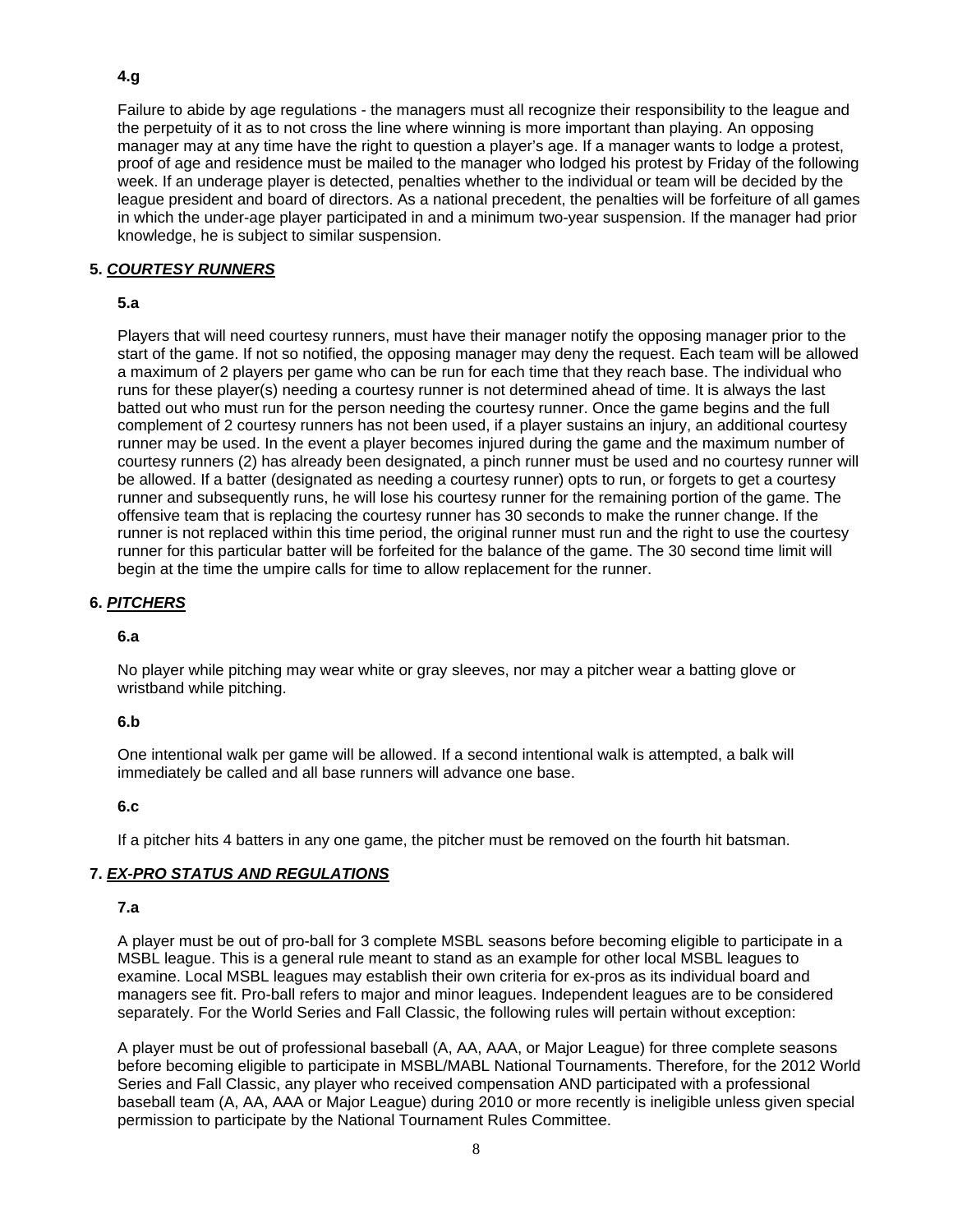A player who played in a Rookie League, Independent League, Foreign League or who was invited to a Major League Spring Training and then released without playing for a minor league affiliate will not be held to the requirements listed above.

A participant in the MSBL/MABL National Tournaments is NOT to be considered an "ex-pro" if:

**a.**

The player has been out of any level of professional baseball for eight complete MSBL/MABL seasons; *Except for Central and Cactus Divisions – See Below*

**b.**

The player is 35+ years old and he has been out of pro ball for at least five complete seasons. *Except for Central and Cactus Divisions – See Below*

**c.**

**For all Central and Cactus Divisions** - If a player has played pro ball and has been out of pro ball for 20 years, that player would be eligible to play in the Central Division. For Cactus Division, no Ex-Pro players are allowed no matter the length of time out. Ex-pros will be limited to one per team. Players 65 and over can pitch no matter what level they played except in the 60+ Central and 65+ American Division. Certain exemptions will be considered on their merit and all other teams, if granted, will have the same opportunities.

*In reference to players who played Independent League baseball, these players are ineligible for these 2 divisions unless they are out 15 years. No ex-pro players and allowed independent league players would be eligible to pitch, even if they did not pitch in their pro careers.*

#### **Ex-Pro Guidelines**

A Level – Any Player who appeared on a AAA or Major League Roster B Level – Any Player who appeared on a A or AA Roster

| <b>Division</b> | <b>Allowances of Ex-Pros</b>                                                                                                                                                                                                                                                                                                                    |
|-----------------|-------------------------------------------------------------------------------------------------------------------------------------------------------------------------------------------------------------------------------------------------------------------------------------------------------------------------------------------------|
| National        | No limit on number of Ex-Pros                                                                                                                                                                                                                                                                                                                   |
| <b>American</b> | Two A Level & Two B Level Ex-Pros                                                                                                                                                                                                                                                                                                               |
| Federal         | 2 B Level Ex-Pros out between 3-8 years                                                                                                                                                                                                                                                                                                         |
| Mountain        | 1 B Level Ex-Pro out between 3-8 years                                                                                                                                                                                                                                                                                                          |
| Central         | Independent League players must be out at least 15 years If a player has played<br>pro ball and has been out of pro ball for 20 years, that player would be eligible to<br>play in the Central Division No ex-pro players and allowed independent league<br>players would be eligible to pitch, even if they did not pitch in their pro careers |
| Cactus          | No Ex-Pros regardless of time out of pro ball Independent League players must be<br>out at least 15 years No ex-pro players and allowed independent league players<br>would be eligible to pitch, even if they did not pitch in their pro careers                                                                                               |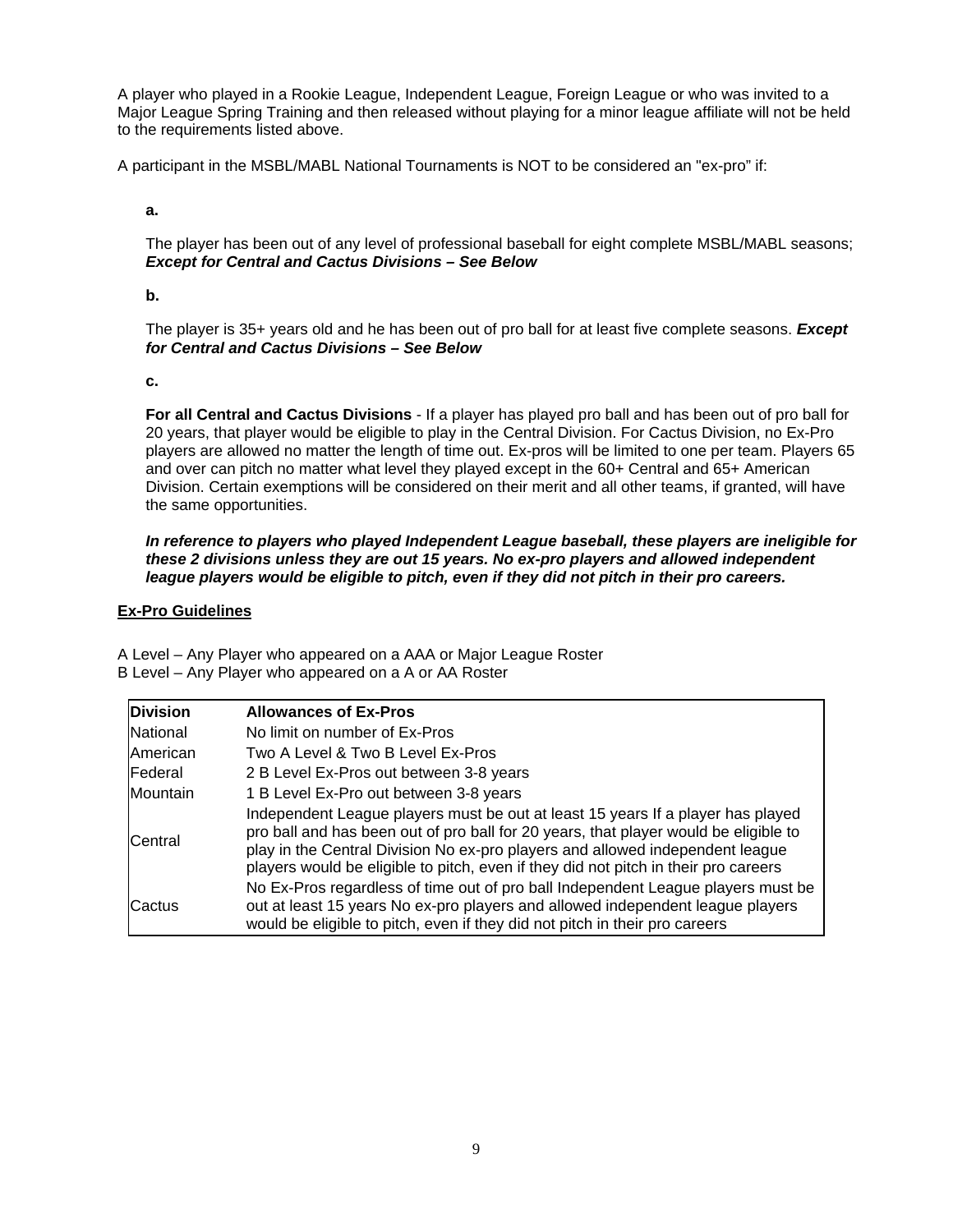### **For National Tournament Play**

| 18 and over | - player becomes eligible on the date of his 18th birthday     |
|-------------|----------------------------------------------------------------|
| 25 and over | - player becomes eligible on the date of his 25th birthday     |
| 35 and over | - player becomes eligible if turns 35 during the calendar year |
| 45 and over | - player becomes eligible if turns 45 during the calendar year |
| 50 and over | - player becomes eligible if turns 50 during the calendar year |
| 55 and over | - player becomes eligible if turns 55 during the calendar year |
| 60 and over | - player becomes eligible if turns 60 during the calendar year |
| 65 and over | - player becomes eligible if turns 65 during the calendar year |

### **8.** *GENERAL LEAGUE RULES*

### **8.a**

Two forfeits by any team could mean immediate expulsion from the league with no money refunded to the team. Individual leagues should evaluate circumstances before rendering a decision.

### **8.b**

All protests should be lodged to the league protest committee/board within 24 hours after the game for which the protest is made. All protests shall be decided by the league board of directors and/or protest committee.

#### **8.c**

Only MSBL and MABL leagues are eligible for all MSBL and MABL sanctioned regional and national tournaments, unless waived by national tournament committee.

#### **8.d**

Determination of eligibility to participate in MSBL regional and national tournament competition will be based solely on the decision of MSBL National Tournament Rules Committee. In general, no player will be allowed to participate in a regional or national tournament unless the player has participated in at least 50% of his regular season MSBL/MABL games.

#### **8.e**

In order for a player to qualify and participate in his team's local league playoffs, tournaments and postseason events, he must participate in at least 50% of his team's regular season games. In order for a player to qualify as a pitcher he must make two plate appearances in one half of his team's regular season games played or pitch in 25% of this team's regular season total innings or pitch in 75% of his team's games. If such a player fails to meet the requirements due to injury, a letter should be submitted to the league president explaining non-compliance. Local leagues retain the right to their own qualifications for local tournament only.

### **8.f**

In the case of a player whose team plays a regular season local league schedule that had 15 or fewer games, the player must play in a significant way in the greater of eight (8) games or 75% of the number of regular season games on the schedule. A player shall be deemed to have played in a game in a significant way if; (a) he has at least three (3) at bats in the game; or (b) plays at least four (4) innings in the field; or (c) plays at least three (3) innings in the field and has at least one at bat; or (d) plays at least three (3) innings in the field, has no at bats, but pitches the game. The National Rules Committee, and its conclusions, shall be binding.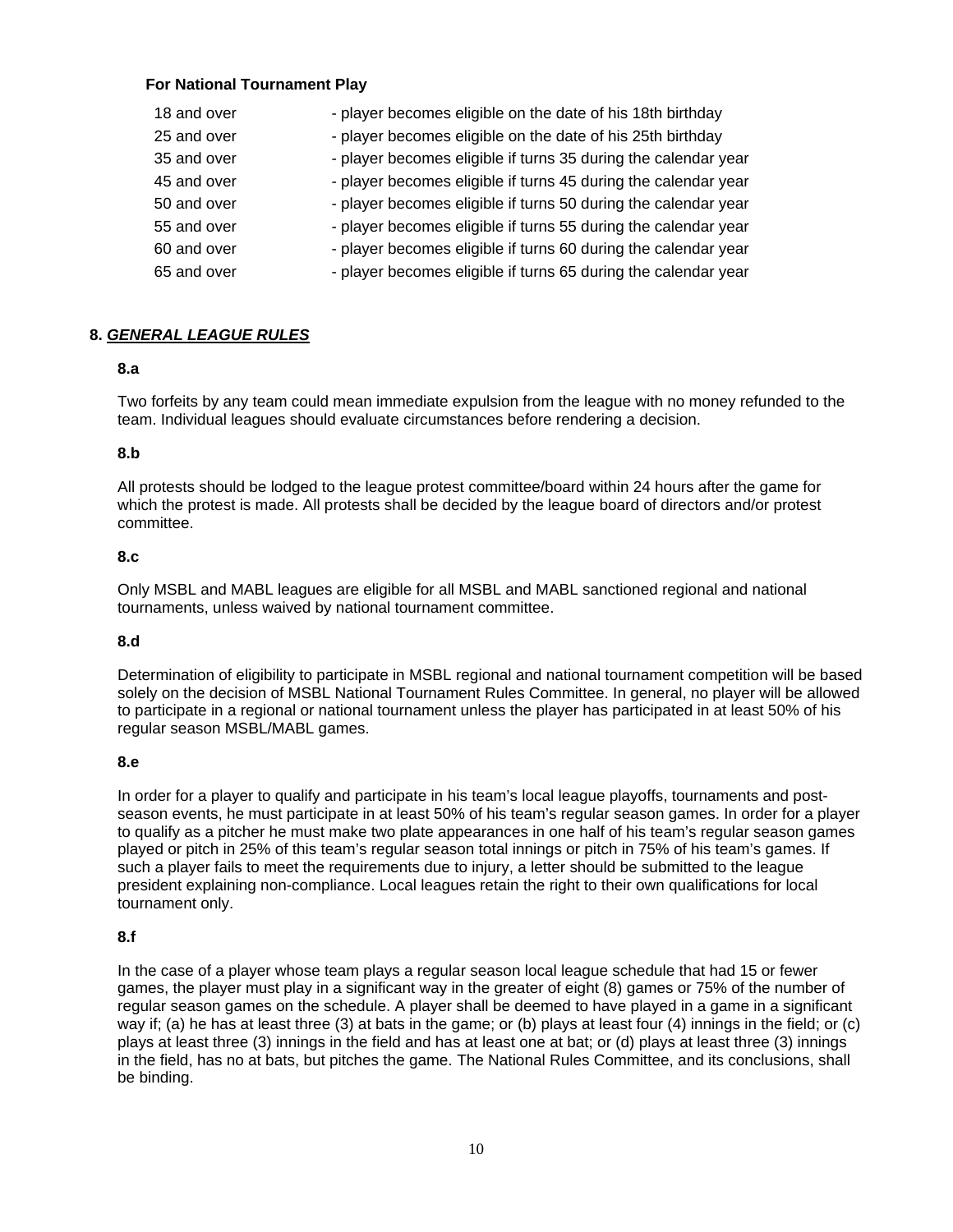# **8.g**

Each year, all players on the league's waiting list will be invited to a draft. The annual draft will be conducted in a manner to allow parity in leagues by having the prior year's teams with the lowest finishing records drafting first.

### **8.h**

In regard to the Men's Adult Baseball League, players upon reaching the age of 25 do not automatically have to enter the older division. When desired, MABL players, unless entering as a full team, when reaching age 25 will enter the senior division draft. MABL players already entered into the league cannot be solicited to join senior division teams and when entering into the senior division must go through the draft, unless entering as a full team.

### **9.** *CODE OF CONDUCT*

### **9.a**

Prohibitions. Managers and players shall conduct themselves in a sportsmanlike manner at all times. No manager or player shall commit the following:

# **(1)**

Lay a hand upon, shove or strike, or threaten an official. Players and managers guilty of such conduct shall be immediately suspended from further participation in the game and shall remain suspended until his conduct is reviewed by the board of directors. Players and managers guilty of such conduct shall be subject to suspension for the remainder of the season or expulsion from the league for life.

### **(2)**

Refuse to abide by an official's decision. Players guilty of such conduct shall be immediately suspended from further participation in the game and shall remain suspended until his conduct is reviewed by the board of directors. Players guilty of such conduct shall be subject to probation or suspension for the remainder of the season.

# **(3)**

Be guilty of objectionable demonstrations of dissent at an official's decision. Players and managers guilty of such conduct shall be subject to suspension from further participation in the game.

# **(4)**

Discuss with an official or officials the decision reached by such official or officials, except for the manager or his designee who are authorized to participate in such discussions. Players guilty of such conduct shall be subject to suspension from further participation in the game.

# **(5)**

Use unnecessarily rough tactics in the play of the game against the body or person of an opposing player. Players guilty of such conduct shall be immediately suspended from further participation in the game and shall be subject to probation or suspension for the remainder of the season.

# **(6)**

Be guilty of physical attack as an aggressor upon any player, manager, official, or spectator, before, during, or after a game. Players guilty of such conduct shall be immediately suspended from further participation in the game and shall remain suspended until their conduct is reviewed by the board of directors. Players guilty of such conduct shall be subject to suspension for the remainder of the season or expulsion from the league for life.